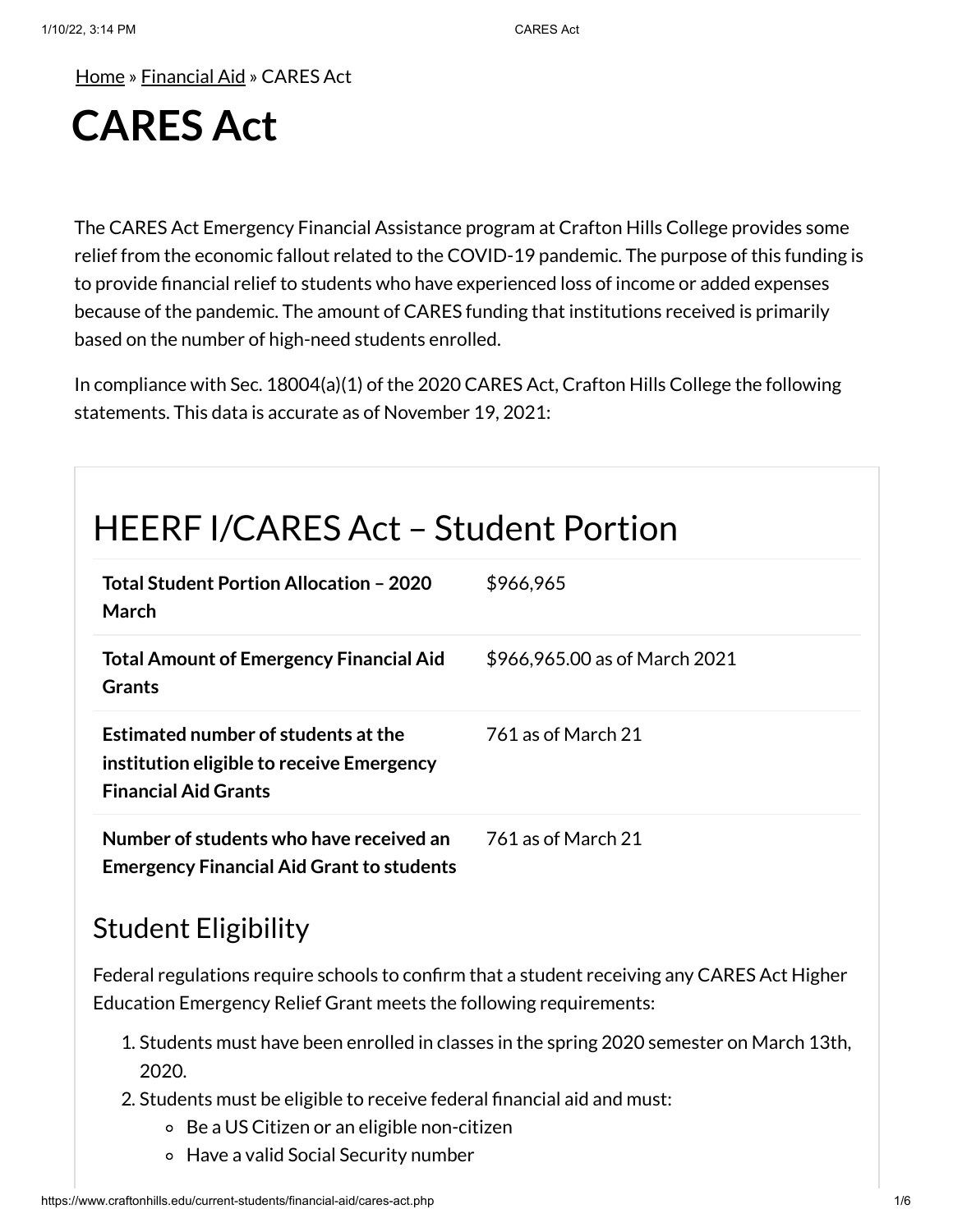- Registered with the Selective Service, if you are a male (you must register between the ages of 18 and 25)
- Not be in default on a federal student loan
- Not owe money on a federal student grant
- Have a cumulative grade point average (GPA) of 2.00 or higher and 67% completion rate
- Have a high school diploma or GED
- Be enrolled in a Programs leading to a degree or certificate Student Selection/ Methodology: Federal Regulations determine criteria by the research department to identify eligible.

### HEERF II/CRRSSA – Student Portion **Total Student Portion Allocation – January 2021** \$966,965 **Total Amount of Emergency Financial Aid Grants** \$ 966,965.00 As of 4/5/21 **Estimated number of students atthe institution eligible to receive Emergency Financial Aid Grants** 1595 **Number of students who have received an Emergency Financial Aid Grant to students** 1541

#### Student Eligibility

Federal regulations require schools to confirm that a student receiving any CARES Act Higher Education Emergency Relief Grant meets the following requirements:

- 1. Students must have been enrolled in classes in the spring 2021 semester.
- 2. Students must be eligible to receive financial aid and must:
	- Have a Dream Application or FAFSA or California Promise Grant Application (BOG)
	- Having the above demonstrated Financial Aid need.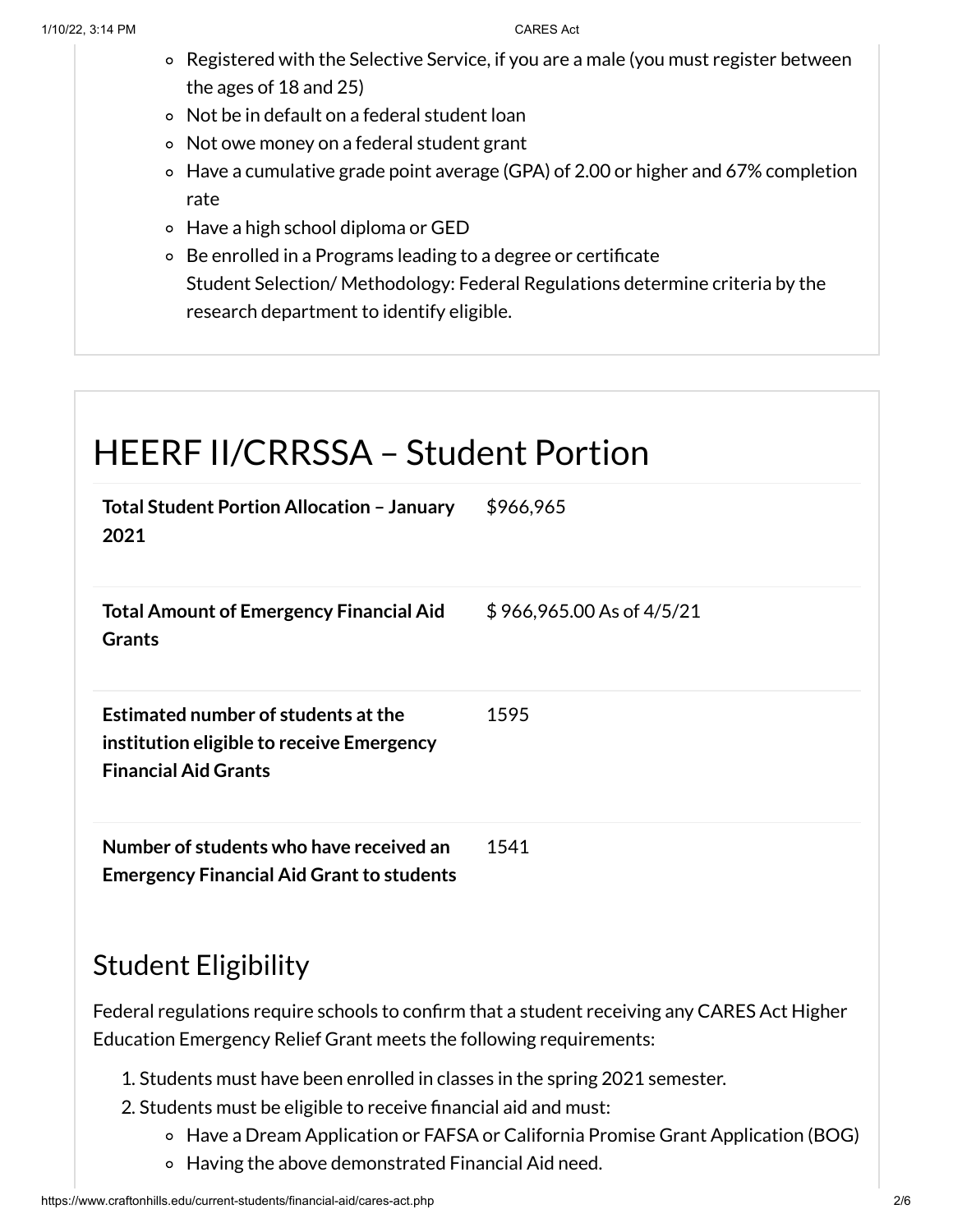Student Selection/ Methodology: Federal Regulations determine criteria by the research department to identify eligible.

## HEERF III/America Rescue Plan – Student Portion

| <b>Total Student Portion Allocation - March</b><br>2021                                               | \$3,695,000                   |
|-------------------------------------------------------------------------------------------------------|-------------------------------|
| <b>Total Amount of Emergency Financial Aid</b><br><b>Grants</b>                                       | \$1,972,250.00 As of 12/16/21 |
| Number of students at the institution<br>eligible to receive Emergency Financial Aid<br><b>Grants</b> | 2809                          |
| Number of students who have received an<br><b>Emergency Financial Aid Grant to students</b>           | 2792                          |

### Student Eligibility

Students receiving CARES Act Higher Education Emergency Relief Grant meet the following requirements:

To be eligible a student should meet the following requirements:

- Have a current home location of "CHC"
- They have to be currently enrolled in at least one course in Fall 2021
- They need to have a 2.0 GPA in one of the three prior terms of enrollment (Fall 2020, Spring 2021, or Summer 2021) OR they have to be a first time student in Fall 2021

Assuming they met this criteria, then this is how they were prioritized

- Priority 1: Students that are Dreamers OR be Pell recipients with an EFC of "0.00"
- Priority 2: Students that are BOG Recipients
- Priority 3: They do not priority 1 or 2 but do have sufficient academic performance (meeting those GPA requirements I mentioned above)

Student Selection/ Methodology: Federal Regulations determine criteria by the research department to identify eligible.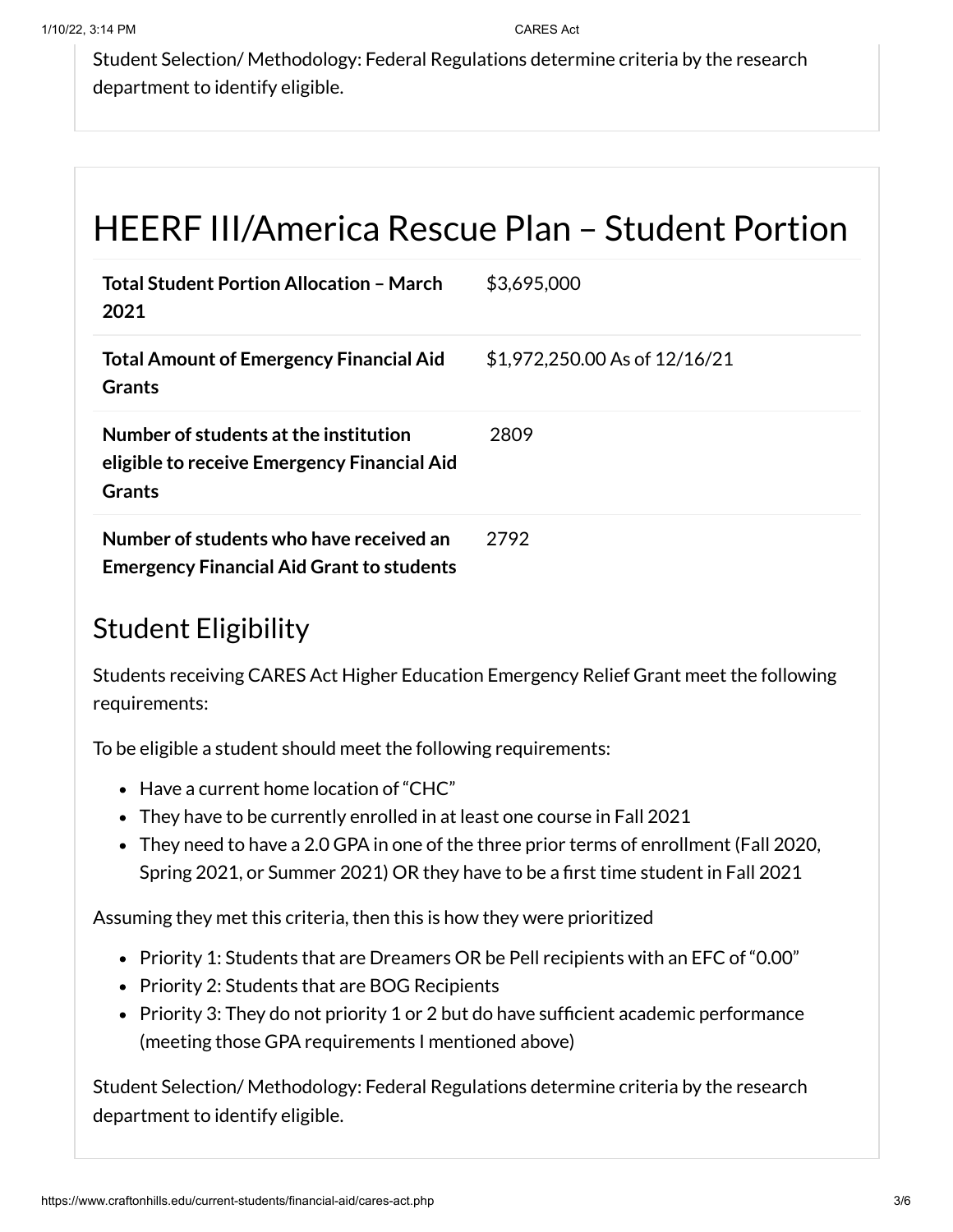## Institutional Portion

| Report                                                                     | <b>Posted Date to Website</b> |
|----------------------------------------------------------------------------|-------------------------------|
| Period Ending 9/30/20 Quarterly Budget<br>and Expenditure Reporting (pdf)  | 2/4/21                        |
| Period Ending 12/31/20 Quarterly Budget<br>and Expenditure Reporting (pdf) | 2/2/21                        |
| Period Ending 3/31/21 Quarterly Budget<br>and Expenditure Reporting (pdf)  | 4/30/21                       |
| Period Ending 6/30/21 Quarterly Budget<br>and Expenditure Reporting (pdf)  | 9/22/21                       |
| Period Ending 9/30/21 Quarterly Budget<br>and Expenditure Reporting (pdf)  | 10/12/21                      |
| Period Ending 9/30/21 Quarterly Budget<br>and Expenditure Reporting (pdf)  | 1/10/22                       |
| Period Ending 12/31/21 Quarterly Budget<br>and Expenditure Reporting (pdf) | 1/10/22                       |

## Update Archive

- $\cdot$  [01/10/22](https://www.craftonhills.edu/current-students/financial-aid/documents/cares-act-page-01-10-22.pdf) (pdf)
- $\cdot$  [12/21/21](https://www.craftonhills.edu/current-students/financial-aid/documents/cares-act-page-12-21-21.pdf) (pdf)
- $\cdot$  [12/13/21](https://www.craftonhills.edu/current-students/financial-aid/documents/cares-act-page-12-13-21.pdf) (pdf)
- $\cdot$  [11/19/21](https://www.craftonhills.edu/current-students/financial-aid/documents/cares-act-page-11-19-21.pdf) (pdf)
- $\cdot$  [10/12/21](https://www.craftonhills.edu/current-students/financial-aid/documents/cares-act-page-10-12-21.pdf) (pdf)
- $\cdot$  [09/22/21](https://www.craftonhills.edu/current-students/financial-aid/documents/cares-act-page-9-22-21.pdf) (pdf)
- $\cdot$  [08/23/21](https://www.craftonhills.edu/current-students/financial-aid/documents/cares-act-page-8-23-21.pdf) (pdf)
- $\cdot$  [04/30/21](https://www.craftonhills.edu/current-students/financial-aid/documents/casres-act-page-4-30-21.pdf) (pdf)
- $\cdot$  [02/04/21](https://www.craftonhills.edu/current-students/financial-aid/documents/cares-act-page-2-4-21.pdf) (pdf)
- $\cdot$  [02/02/21](https://www.craftonhills.edu/current-students/financial-aid/documents/cares-act-page-2-2-21.pdf) (pdf)
- $\cdot$  [01/13/21](https://www.craftonhills.edu/current-students/financial-aid/documents/cares-act-page-1-13-21.pdf) (pdf)
- $\cdot$  [10/29/20](https://www.craftonhills.edu/current-students/financial-aid/documents/cares-act-page-10-29-20.pdf) (pdf)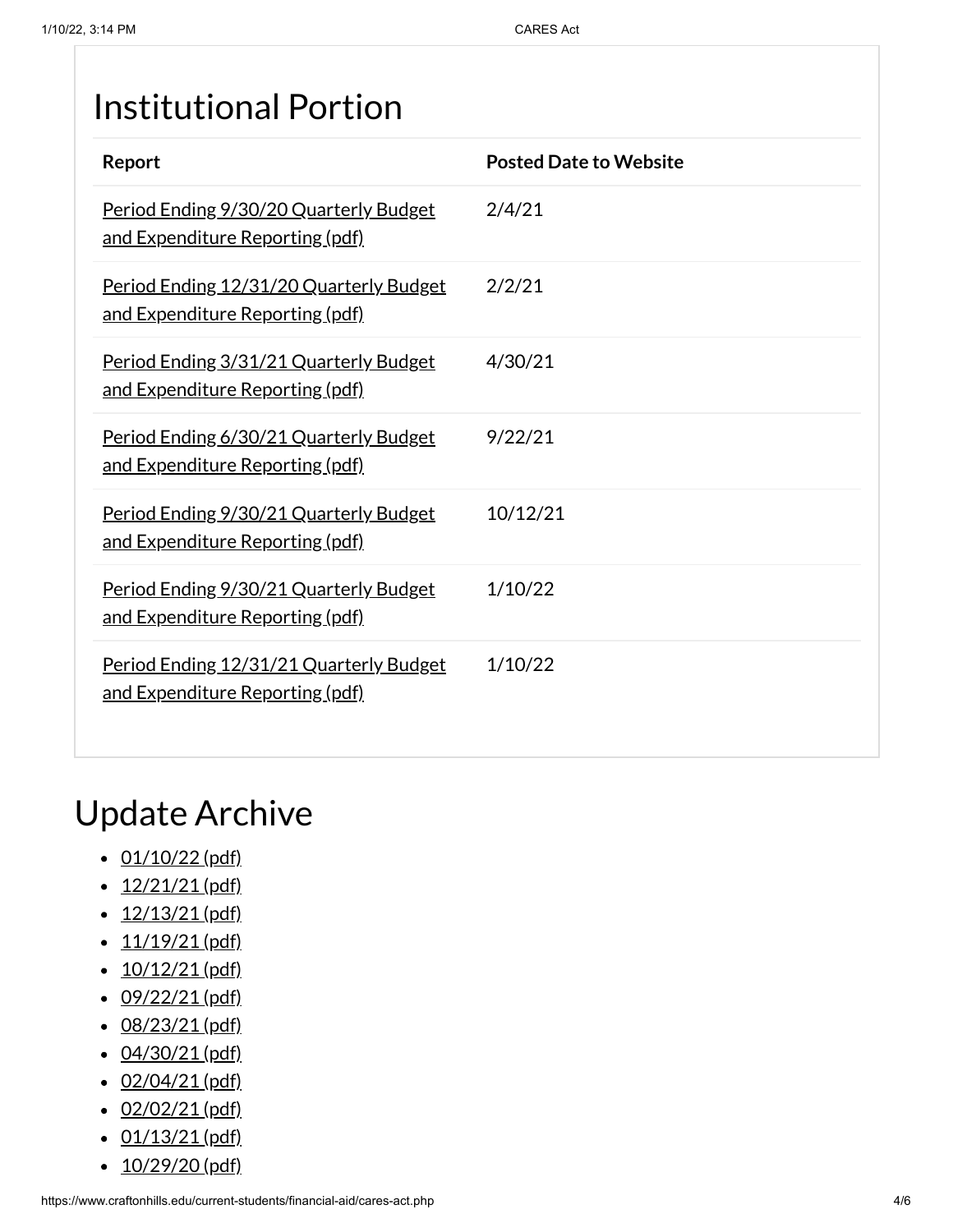- [08/06/20](https://www.craftonhills.edu/current-students/financial-aid/documents/casre-act-page-8-6-20.pdf) (pdf)
- [07/07/20](https://www.craftonhills.edu/current-students/financial-aid/documents/cares-act-page-7-7-20.pdf) (pdf)
- [06/30/20](https://www.craftonhills.edu/current-students/financial-aid/documents/cares-act-page-6-30-20.pdf) (pdf)
- [06/23/20](https://www.craftonhills.edu/current-students/financial-aid/documents/cares-act-page-6-23-20.pdf) (pdf)

Website Updated: 1/10/22

| <b>Financial Aid</b>                                    |
|---------------------------------------------------------|
| <b>Online Services</b>                                  |
| <b>CARES Act</b>                                        |
| <b>Apply for Financial Aid</b>                          |
| <b>California Dream Act</b>                             |
| <b>CA Promise Grant Fee Waiver (BOG) Changes</b>        |
| <b>CA Promise Grant Fee Waiver (BOG)</b>                |
| 2021-2022 CA Promise Grant Fee Waiver (BOG) Application |
| Scholarships                                            |
| <b>Financial Literacy</b>                               |
| <b>Which Financial Aid Program is for Me?</b>           |
| <b>Satisfactory Academic Progress</b>                   |
| <b>Return of Title IV Funds</b>                         |
| <b>Student Rights and Responsibilities (pdf)</b>        |
| <b>GPA</b>                                              |
| <b>BankMobile</b>                                       |
| <b>Student Financial Aid Handbook (pdf)</b>             |
| <b>Cash Management Contract</b>                         |